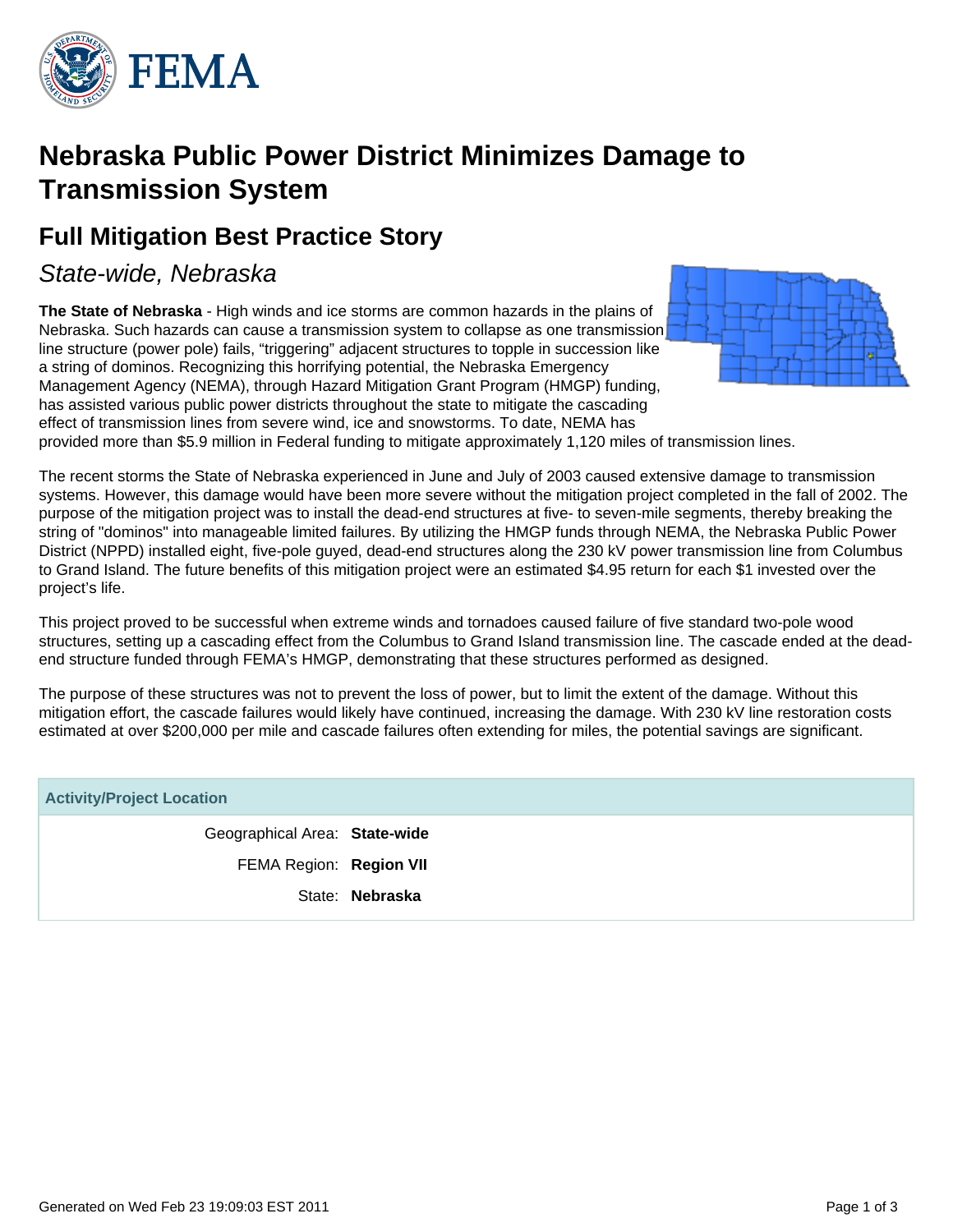| <b>Key Activity/Project Information</b> |                                                              |
|-----------------------------------------|--------------------------------------------------------------|
| Sector: Public                          |                                                              |
|                                         | Hazard Type: Severe Storm                                    |
|                                         | Activity/Project Type: Utility Protective Measures           |
| Activity/Project Start Date: 10/2000    |                                                              |
| Activity/Project End Date: 10/2002      |                                                              |
|                                         | Funding Source: Hazard Mitigation Grant Program (HMGP)       |
|                                         | Funding Recipient: State Government                          |
|                                         | Funding Recipient Name: Nebraska Emergency Management Agency |
| Application/Project Number: 9999        |                                                              |

| <b>Activity/Project Economic Analysis</b> |                                  |
|-------------------------------------------|----------------------------------|
|                                           | Cost: \$6,000,000.00 (Estimated) |
| Non FEMA Cost:                            |                                  |

#### **Activity/Project Disaster Information**

| Disaster? Unknown                                           | <b>Mitigation Resulted From Federal</b> |
|-------------------------------------------------------------|-----------------------------------------|
|                                                             | Value Tested By Disaster? Yes           |
| Tested By Federal Disaster #: No Federal Disaster specified |                                         |
|                                                             | Year First Tested: 2003                 |
|                                                             | Repetitive Loss Property? No            |

# **Reference URLs** Reference URL 1: **http://www.fema.gov/government/grant/hmgp/index.shtm** Reference URL 2: **http://www.nema.ne.gov/**

#### **Main Points**

- High winds and ice storms are common hazards in the plains of Nebraska. Such hazards can cause a transmission system to collapse as one transmission line structure (power pole) fails, "triggering" adjacent structures to topple in succession like a string of dominos.
- This project proved to be successful when extreme winds and tornadoes caused failure of five standard two-pole wood structures, setting up a cascading effect from the Columbus to Grand Island transmission line.
- The purpose of the mitigation project was to install the dead-end structures at five- to seven-mile segments, thereby breaking the string of "dominos" effects into manageable limited failures. •